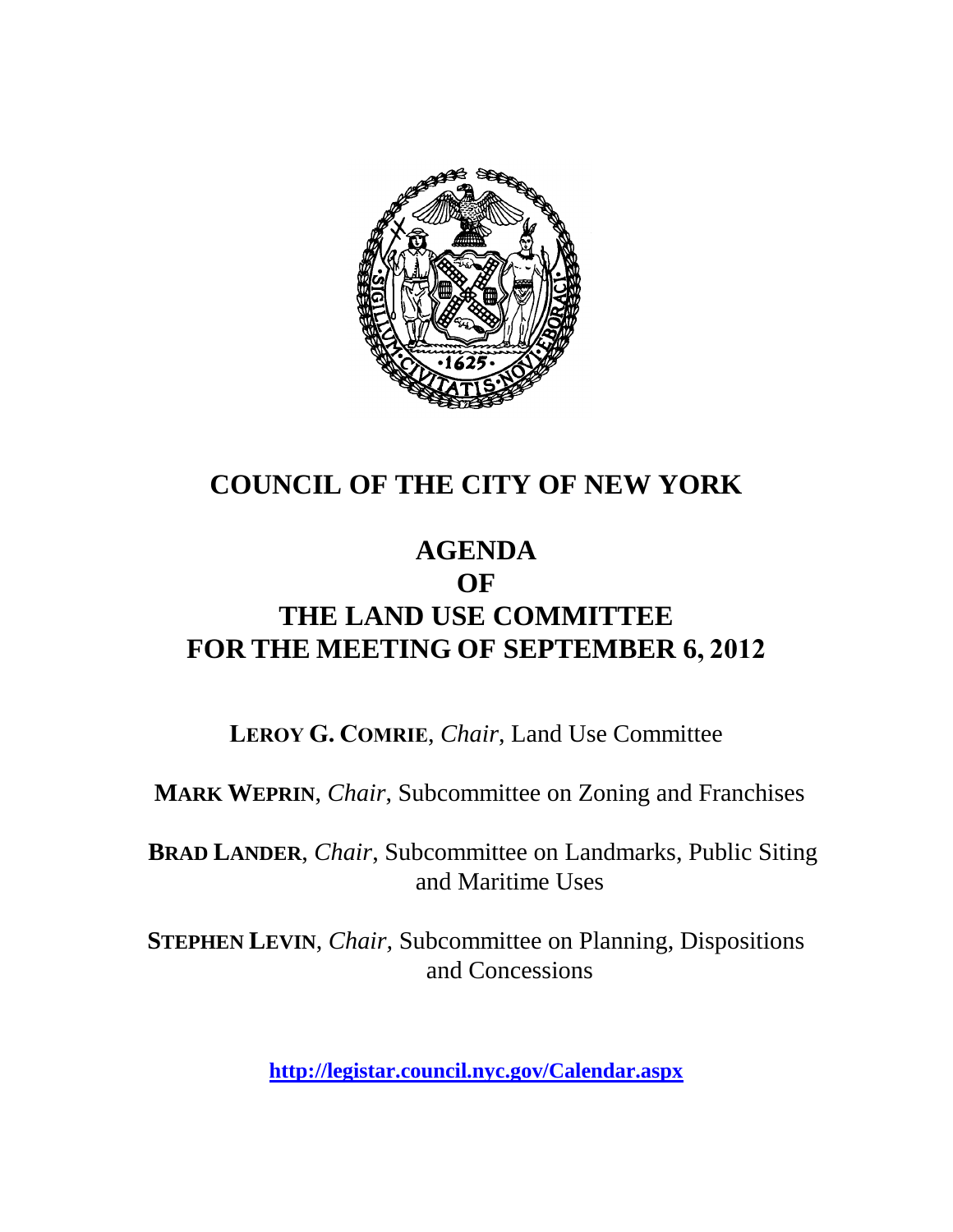# **AGENDA OF THE LAND USE COMMITTEE**

The Land Use Committee will hold a meeting in the **Council Committee Room, 250 Broadway, 16th Floor,** New York City, New York 10007, commencing at **10:00 A.M. on Thursday, September 6, 2012**, and will consider the following items and conduct such other business as may be necessary:

## **L.U. No. 666 FIREHOUSE, ENGINE CO. 83, HOOK & LADDER CO. 29 BRONX CB - 1 20125792 HKX (N 120408 HKX)**

Designation (List 456/LP-2520) by the Landmarks Preservation Commission pursuant to Section 3020 of the New York City Charter regarding the landmark designation of the Firehouse, Engine Company 83, Hook & Ladder Company 29 located at 618 East 138th Street (a/k/a 618-620 East 138th Street) (Tax Map Block 2550, Lot 28), as an historic landmark.

#### **L.U. No. 667 FIREHOUSE, ENGINE COMPANY 41 BRONX CB - 1 20125793 HKX (N 120409 HKX)**

Designation (List 456/LP-2521) by the Landmarks Preservation Commission pursuant to Section 3020 of the New York City Charter regarding the landmark designation of the Firehouse, Engine Company 41 (now Engine Company/Squad 41) located at 330 East 150th Street (Tax Map Block 2331, Lot 33), as an historic landmark.

## **L.U. No. 668 HOTEL MANSFIELD**

**MANHATTAN CB - 5 20125790 HKM (N 120411 HKM)**

Designation (List No. 456/LP-2517) by the Landmarks Preservation Commission pursuant to Section 3020 of the New York City Charter regarding the landmark designation of the Hotel Mansfield (now the Mansfield Hotel) located at 12 West 44th Street (aka 12-14 West  $44<sup>th</sup>$  Street) (Tax Map Block 1259, Lot 47), as an historic landmark.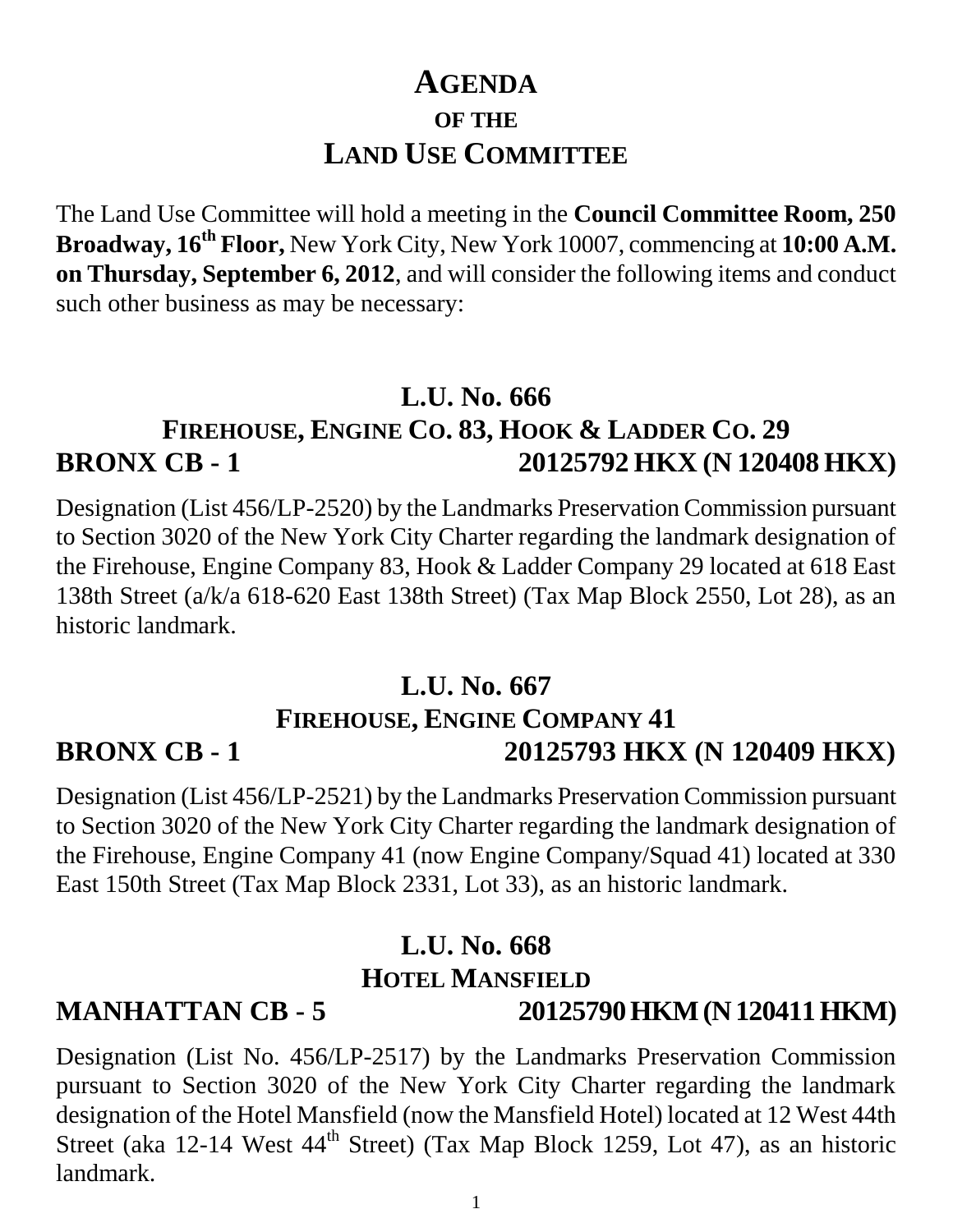### **L.U. No. 670 MARTHA WASHINGTON HOTEL MANHATTAN CB - 5 20125795 HKM (N 120413 HKM)**

Designation (List No. 456a/LP-2428) by the Landmarks Preservation Commission pursuant to Section 3020 of the New York City Charter regarding the landmark designation of the Martha Washington Hotel located at 30 East 30th Street (aka 27-31 East 29th Street) (Tax Map Block 859, Lot 26 in part), as an historic landmark.

## **L.U. No. 671 FIREHOUSE, ENGINE CO. 305 & LADDER CO. 151 QUEENS CB - 6 20125794 HKQ (N 120410 HKQ)**

Designation (List No. 456/LP No. 2522) by the Landmarks Preservation Commission pursuant to Section 3020 of the New York City Charter regarding the landmark designation of Firehouse, Engine Company 305, Hook and Ladder Company 151 located at 111-02 Queens Boulevard (aka 111-02 to 111-04 Queens Boulevard, 111-50 75th Avenue) (Tax Map Block 3294, Lot 20), as an historic landmark.

## **L.U. NOS. 672 AND 673 ARE RELATED**

### **L.U. No. 672**

#### **VETERANS PLAZA**

## **STATEN ISLAND CB - 3 C 110218 ZMR**

#### Application submitted by The Marco Savo Irrevocable Trust, The Gino Savo Irrevocable Trust, and The Leonello Savo Jr. Irrevocable Trust and The Anthony Savo Irrevocable Trust pursuant to Sections 197-c and 201 of the New York City Charter for an amendment of the Zoning Map, Section No. 32d, by changing an M1-1 District to a

C8-2 District property bounded by Veterans' Road West, a line 475 feet easterly of Waunner Street, a line 490 feet northerly of Veterans' Road West and its easterly prolongation, and a line passing through a point at an angle 125 degrees to the northerly street line of Veterans' Road distant 695 feet easterly (as measured along the street line) from the point of intersection of the northerly street line of Veterans' Road West, and the easterly street line of Waunner Street, as shown on a diagram (for illustrative purposes only), dated April 9, 2012.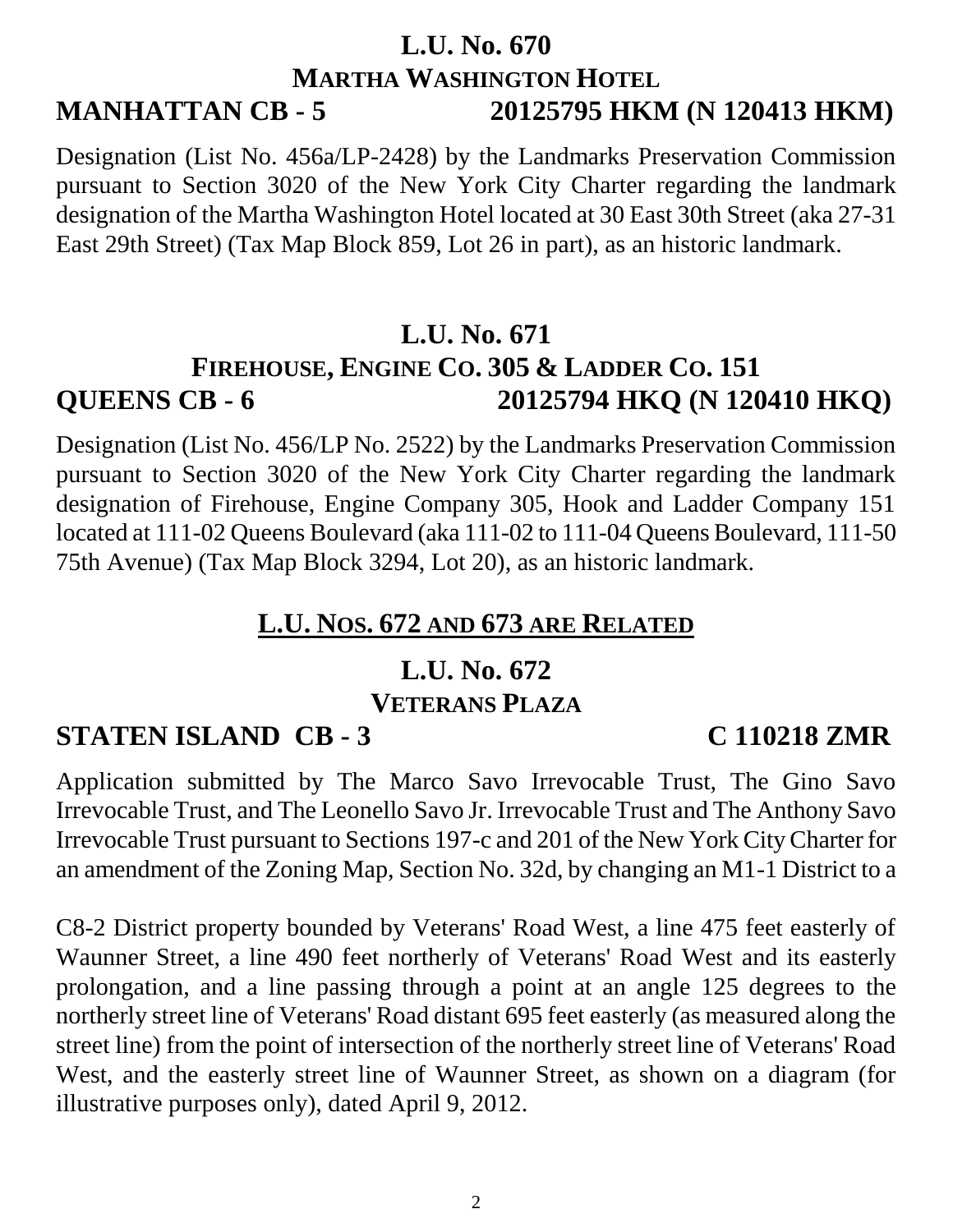## **L.U. No. 673 VETERANS PLAZA**

# **STATEN ISLAND CB - 3 C 110219 ZSR**

Application submitted by The Marco Savo Irrevocable Trust, The Gino Savo Irrevocable Trust, and The Leonello Savo Jr. Irrevocable Trust and The Anthony Savo Irrevocable Trust pursuant to Sections 197-c and 201 of the New York City Charter for the grant of a special permit pursuant to Section  $74-743(a)(2)$  to modify the requirements of Section 33-26 (Minimum Required Rear Yard) to allow a 35-foot high 2-story portion of a building within the 20-foot required rear yard, in connection with a proposed commercial development, within a large-scale general development on the northerly side of Veterans' Road West 475 feet easterly of Waunner Street, in a C8-2 District, within the Special South Richmond Development District.

## **L.U. NOS. 674 AND 675 ARE RELATED**

# **L.U. No. 674**

## **59 WALTON STREET REZONING & TEXT AMENDMENT BROOKLYN CB - 1 C 100041 ZMK**

Application submitted by Walton Realty Associates pursuant to Sections 197-c and 201 of the New York City Charter, for an amendment of the Zoning Map, Section No. 13b:

- 1. changing from an M1-2 District to an R6A District property bounded by Middleton Street, Union Avenue, Lorimer Street, and Marcy Avenue and;
- 2. changing from an M3-1 District to an R7A District property bounded by Lorimer Street, Union Avenue, Wallabout Street, and Marcy Avenue and;
- 3. establishing within a proposed R7A District a C4-2 District bounded by Lorimer Street, a line 150 feet northeasterly of Marcy Avenue, Walton Street, and Marcy Avenue;

as shown in a diagram (for illustrative purposes only) dated March 26, 2012 and subject to the conditions of CEQR Declaration E-282.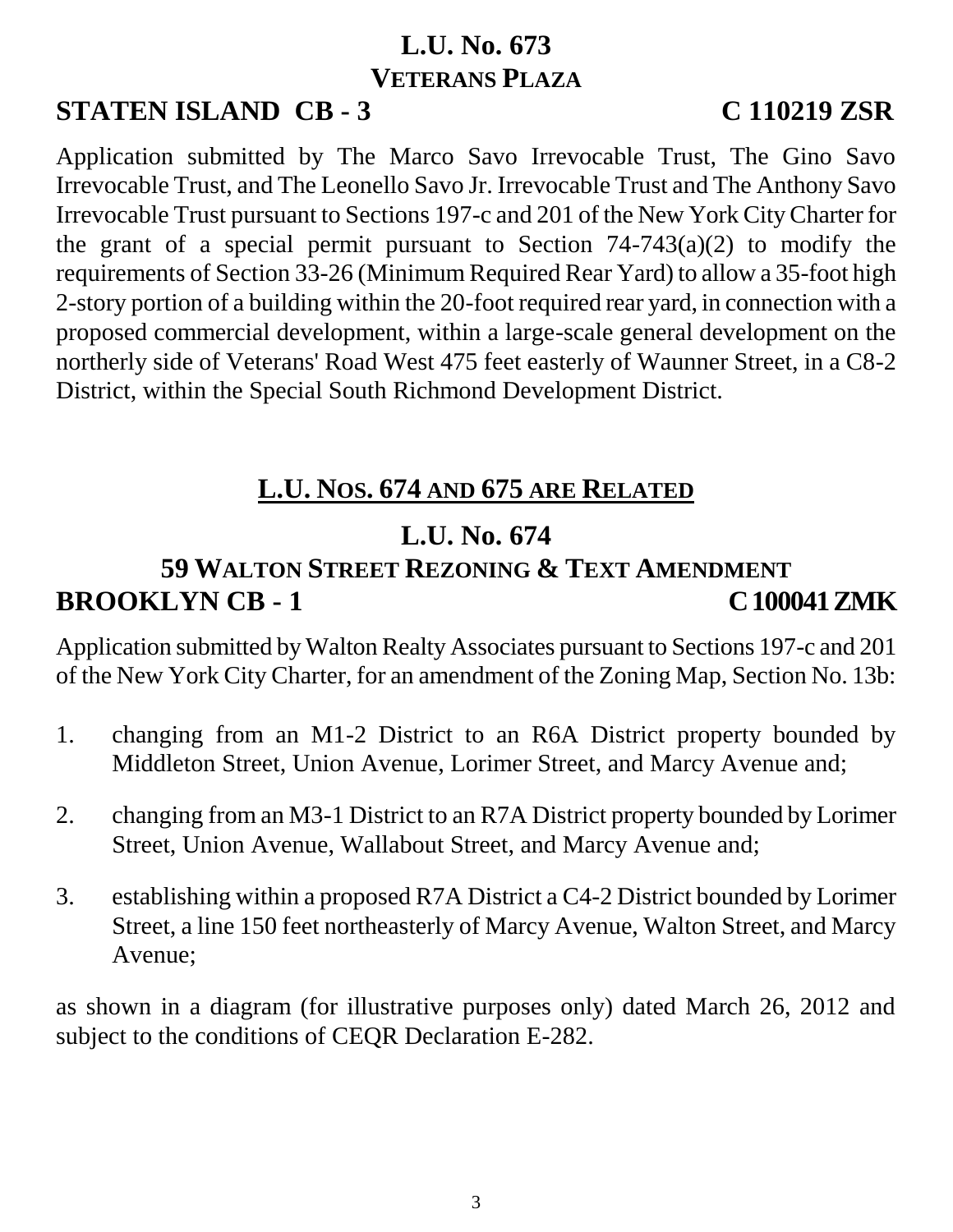### **L.U. No. 675**

# **59 WALTON STREET REZONING & TEXT AMENDMENT BROOKLYN CB - 1** N 100042 ZRK

Application submitted by Walton Reality Associates pursuant to Section 201 of the New York City Charter, for an amendment of the Zoning Resolution of the City of New York, concerning Appendix F (Inclusionary Housing Designated Areas) in Community District 1.

#### **APPENDIX F**

#### **Inclusionary Housing Designated Areas**

The boundaries of #Inclusionary Housing designated areas# are shown on the maps listed in this APPENDIX F. The #Residence Districts# listed for such areas shall include #Commercial Districts# where #residential buildings# or the #residential# portion of #mixed buildings# are governed by the #bulk# regulations of such #Residence Districts#. Where #Inclusionary Housing designated areas# are mapped in #Commercial Districts#, the residential district equivalent has instead been specified for each map.

\* \* \*

Brooklyn, Community District 1

In Waterfront Access Plan BK-1 and in the R6, R6A, R6B, R7A, R7-3 and R8 Districts within the areas shown on the following Maps 1, 2, 3 and 4:

\* \* \*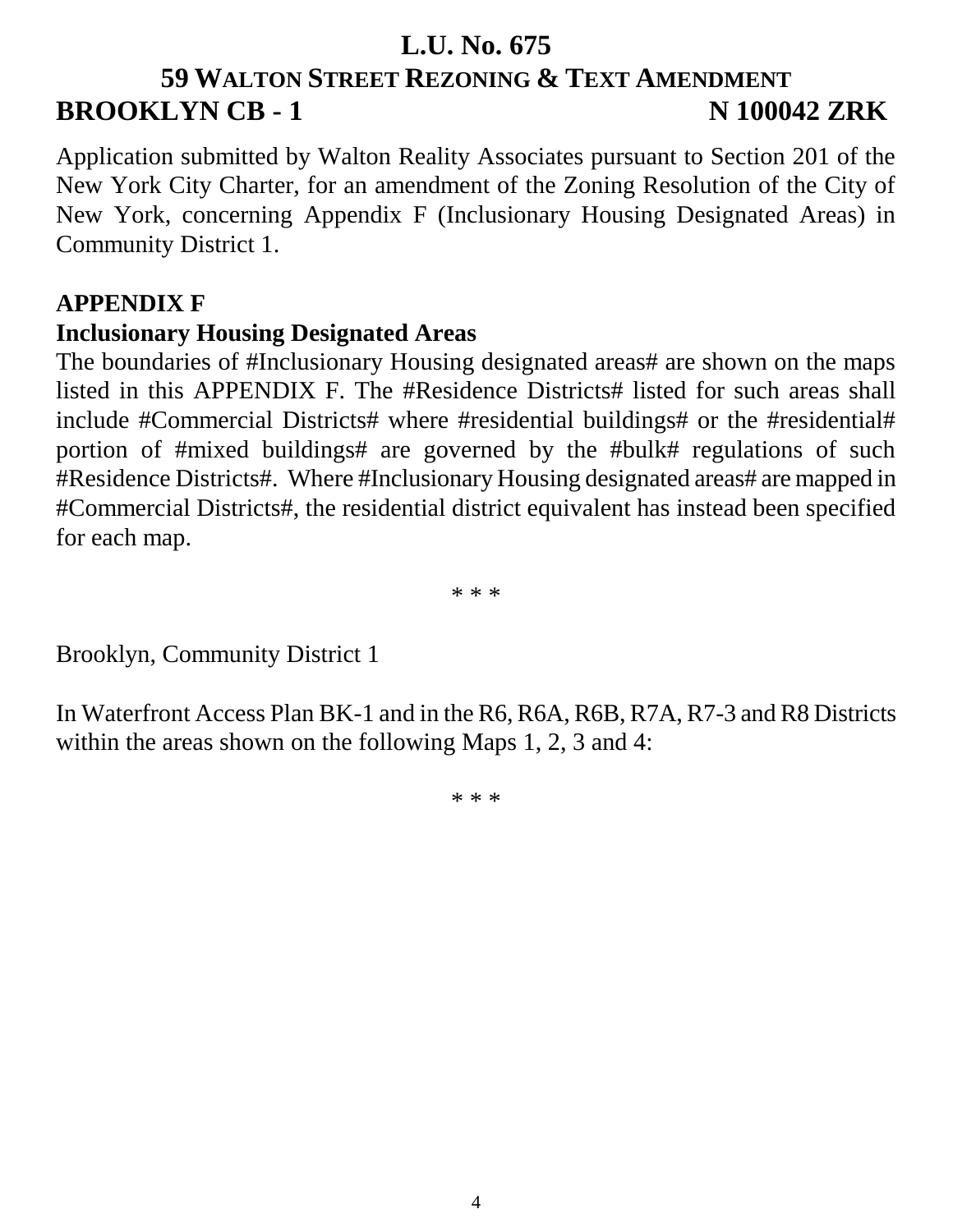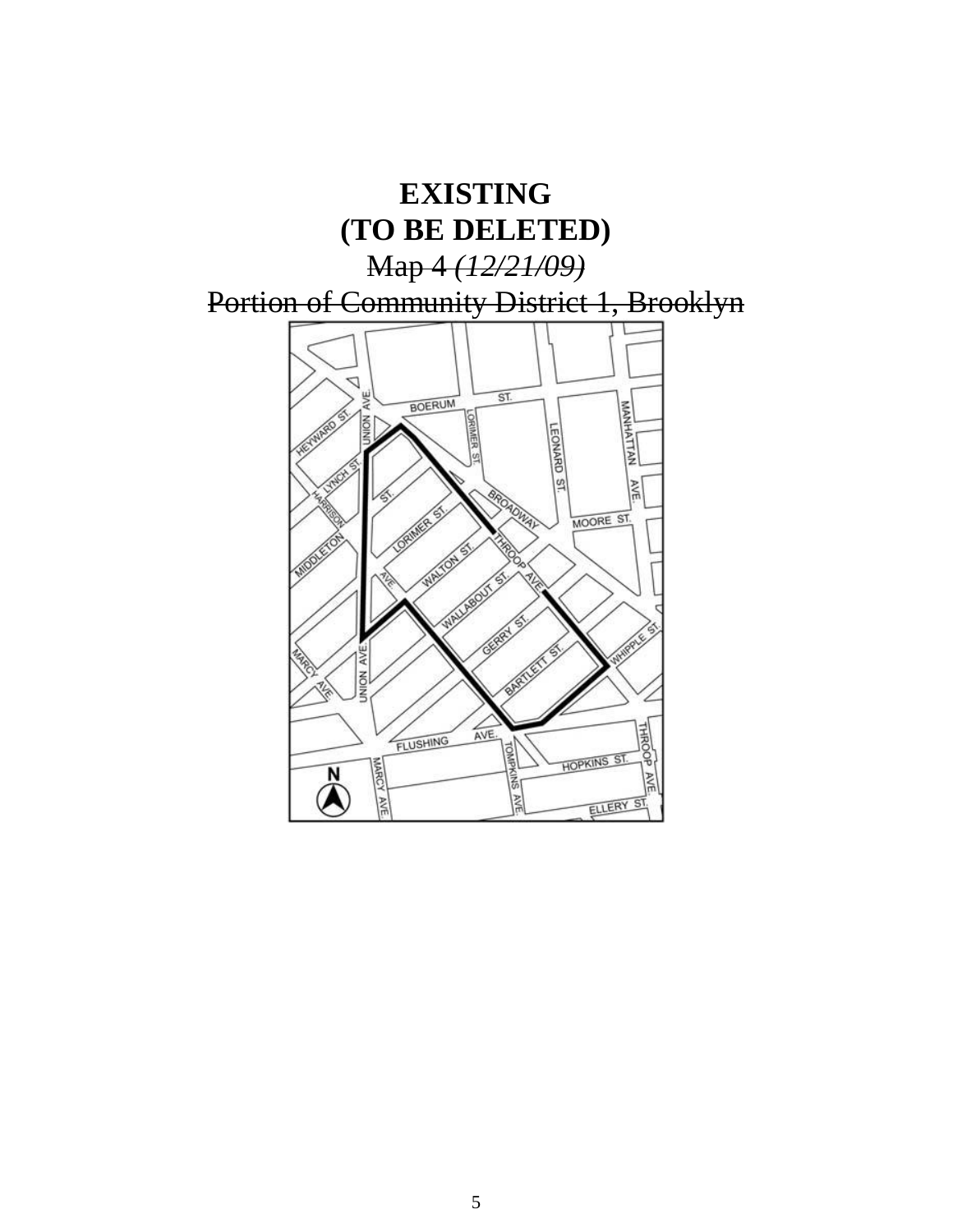

**PROPOSED**

Portion of Community District 1, Brooklyn

\* \* \*

#### **L.U. No. 676 74 WALLABOUT STREET REZONING BROOKLYN CB - 1 C 110390 ZMK**

Application submitted by 74 Wallabout LLC pursuant to Sections 197-c and 201 of the New York City Charter, for an amendment of the Zoning Map, Section No. 12d:

1. changing from an M1-2 District to an R7-1 District property bounded by Wallabout Street, Franklin Avenue, Flushing Avenue, and Kent Avenue; and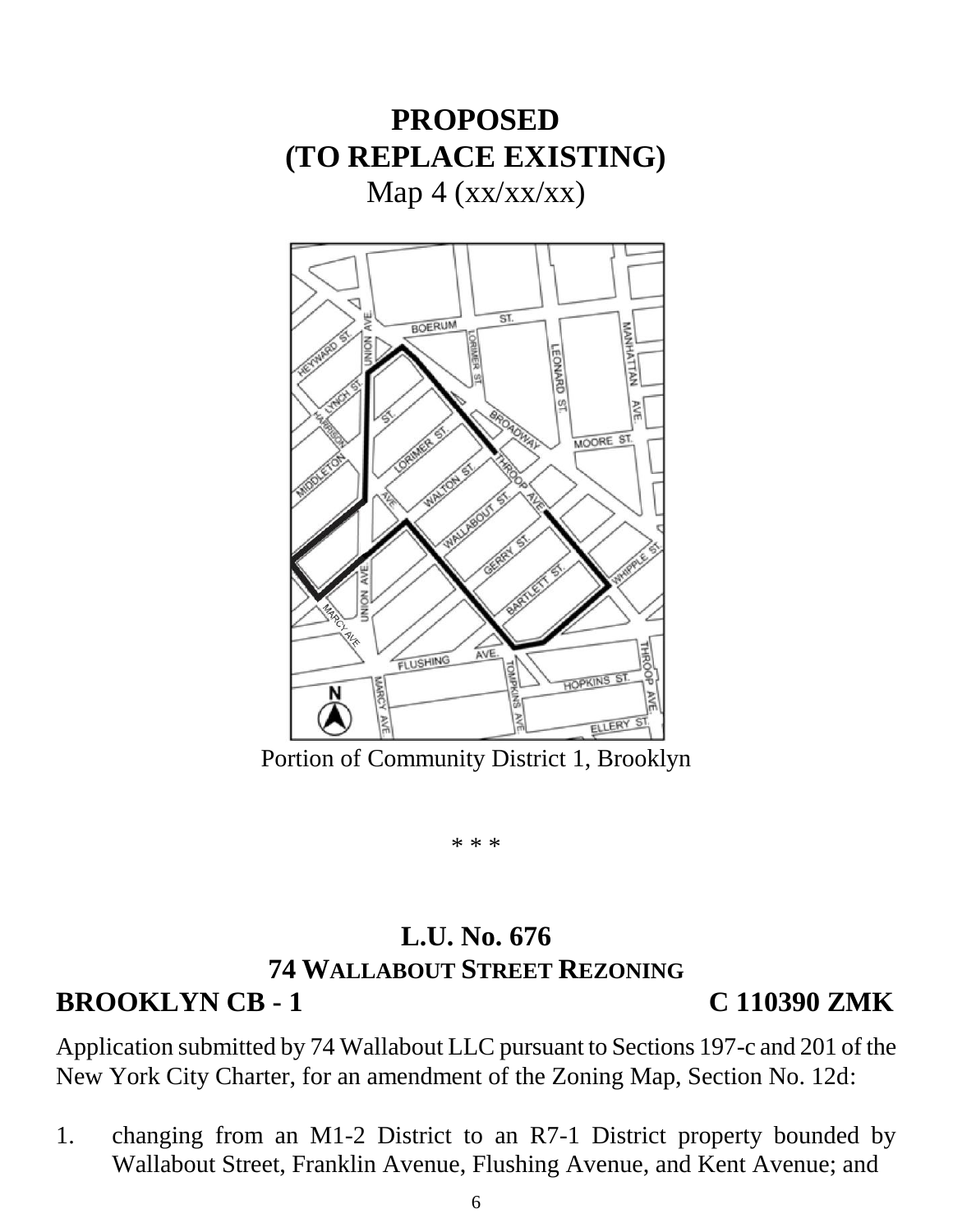2. establishing within an the proposed R7-1 District a C1-5 District bounded by Wallabout Street, Franklin Avenue, Flushing Avenue, and Kent Avenue;

as shown in a diagram (for illustrative purposes only) dated March 26, 20112 and subject to the conditions of CEQR Declaration E-283.

### **L.U. NOS. 677, 678 AND 679 ARE RELATED**

#### **L.U. No. 677 WOLFE'S POND PARK**

## **STATEN ISLAND CB - 3 C 060494 MMR**

Application submitted by the Department of Housing Preservation and Development and the Department of Parks and Recreation, pursuant to Sections 197-c and 199 of the New York City Charter, for an amendment to the City Map involving the elimination of a portion of Wolfe's Pond Park north of Hylan Boulevard and west of Luten Avenue; the establishment of Cornelia Avenue north of Hylan Boulevard; the extinguishment of various record streets between Hylan Boulevard and Eylandt Street west of Luten Avenue; and the adjustment of legal grades necessitated thereby, including authorization for any acquisition or disposition of real property related thereto, in Community District 3, Borough of Staten Island, in accordance with Map No. 060494 MMR (BP Map No. 4212), dated December 21, 2011 and signed by the Director of the Department of City Planning.

### **L.U. No. 678 WOLFE'S POND PARK**

## **STATEN ISLAND CB - 3 C 060495 ZMR**

Application submitted by NYC Department of Housing Preservation & Development and the Department of Parks and Recreation pursuant to Sections 197-c and 201 of the New York City Charter for an amendment of the Zoning Map, Section No. 33b:

1. changing from an R1-2 District to an R3X District property bounded by the southeasterly street line of Hylan Boulevard, the northwesterly prolongation of the southwesterly street line of Cornelia Avenue, the northwesterly street line of Hylan Boulevard, and the northwesterly prolongation of the northeasterly street line of Cornelia Avenue;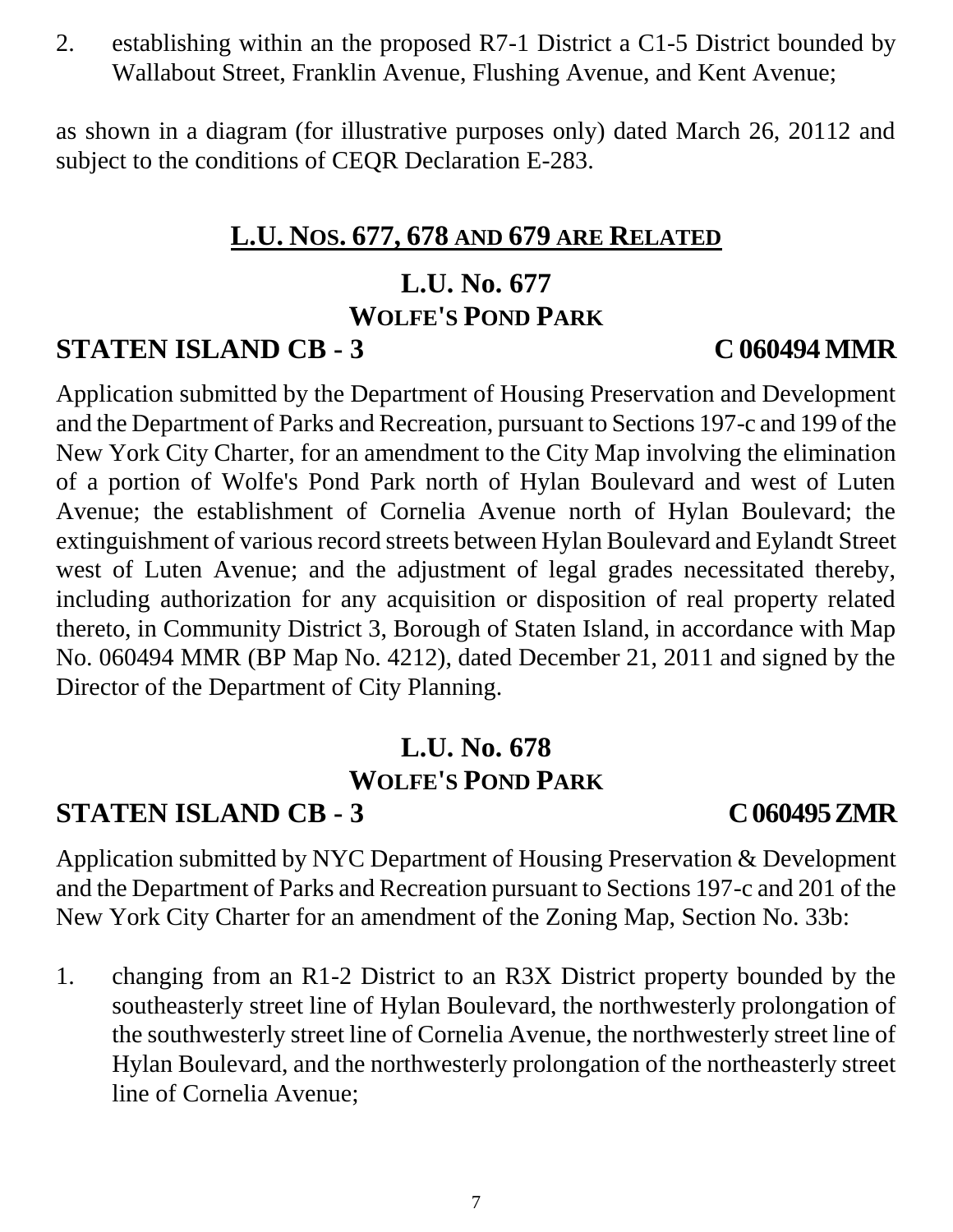- 2. changing from an R3-2 District to an R3X District property bounded by the southeasterly street line of Hylan Boulevard, the southeasterly prolongation of a southwesterly boundary line of Wolfe's Pond Park, the northwesterly street line of Hylan Boulevard, and the northwesterly prolongation of the southwesterly street line of Cornelia Avenue; and
- 3. establishing within a former park an R3X District property bounded by the boundary lines of Wolfe's Pond Park, and the northwesterly street line of Hylan Boulevard;

as shown on a diagram (for illustrative purposes only) dated April 9, 2012.

## **L.U. No. 679 WOLFE'S POND PARK**

## **STATEN ISLAND CB - 3 C 060496 HAR**

Application submitted by the Department of Housing Preservation and Development (HPD):

- 1) pursuant to article 16 of the General Municipal Law of New York State for:
	- a) the designation of property located at 272-286 Cornelia Avenue (Block 6631, part of Lot 1) as an Urban Development Action Area: and
	- b) an Urban Development Action Area project for such area; and
- 2) pursuant to Section 197-c of the New York City Charter for the disposition of such property,

to facilitate the disposition of eight single-family homes through HPD's Tenant Ownership Program.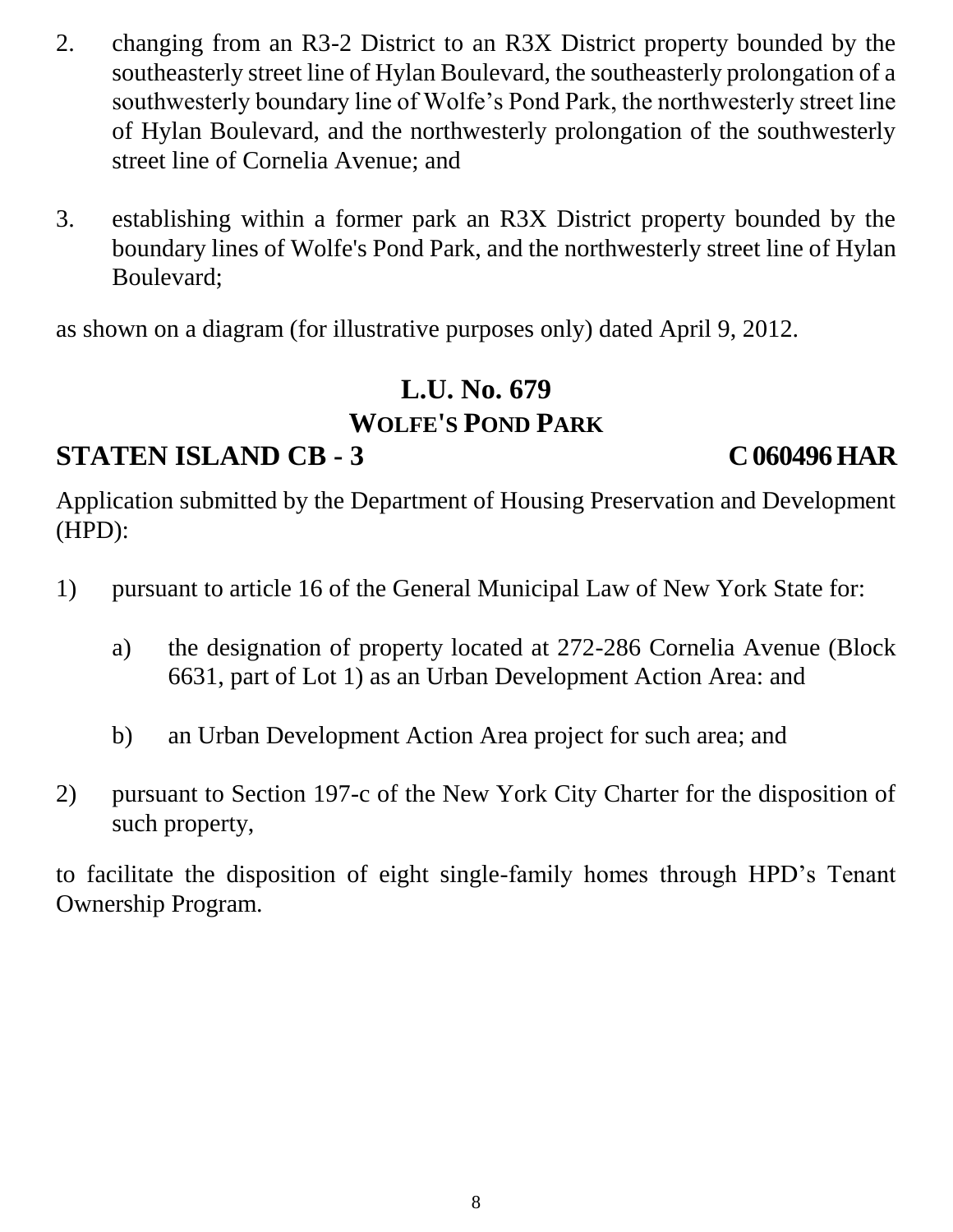## **L.U. No. 682 SEA TRAVELERS MARINA**

## **BROOKLYN CB - 18 20135039 PNK**

Application pursuant to §1301(2)(f) of the New York City Charter concerning the proposed amendment to a maritime lease between the New York City Department of Small Business Services and Sea Travelers Realty, Inc. d/b/a Sea Travelers Marina for certain City-owned upland area and lands underwater located at 2875 Flatbush Avenue (Block 8591, parts of Lot 125 and 175), Borough of Brooklyn, Community Board 18, Council District 46.

## **L.U. No. 683 MT. HAYDEN PROPERTY**

## **20135040 PNO**

Application pursuant to Section 72-h of New York General Municipal Law, for the proposed disposition of real property known as the Mt. Hayden Property, Green County, State of New York, from the City of New York, by and through the New York City Department of Environmental Protection to the State of New York by the New York State Department of Environmental Conservation.

### **L.U. NO. 627**

Proposal subject to Council review and action pursuant to the Urban Development Action Area Act, Article 16 of the New York General Municipal Law, at the request of the Department of Housing Preservation and Development ("HPD"), which requests that the Council:

- 1. Find that the present status of the listed area tends to impair or arrest the sound growth and development of the municipality and that the proposed Urban Development Action Area Project is consistent with the policy and purposes of Section 691 of the General Municipal Law;
- 2. Waive the area designation requirements of Section 693 of the General Municipal Law pursuant to said Section;
- 3. Waive the requirements of Sections 197-c and 197-d of the New York City Charter pursuant to Section 694 of the General Municipal Law;